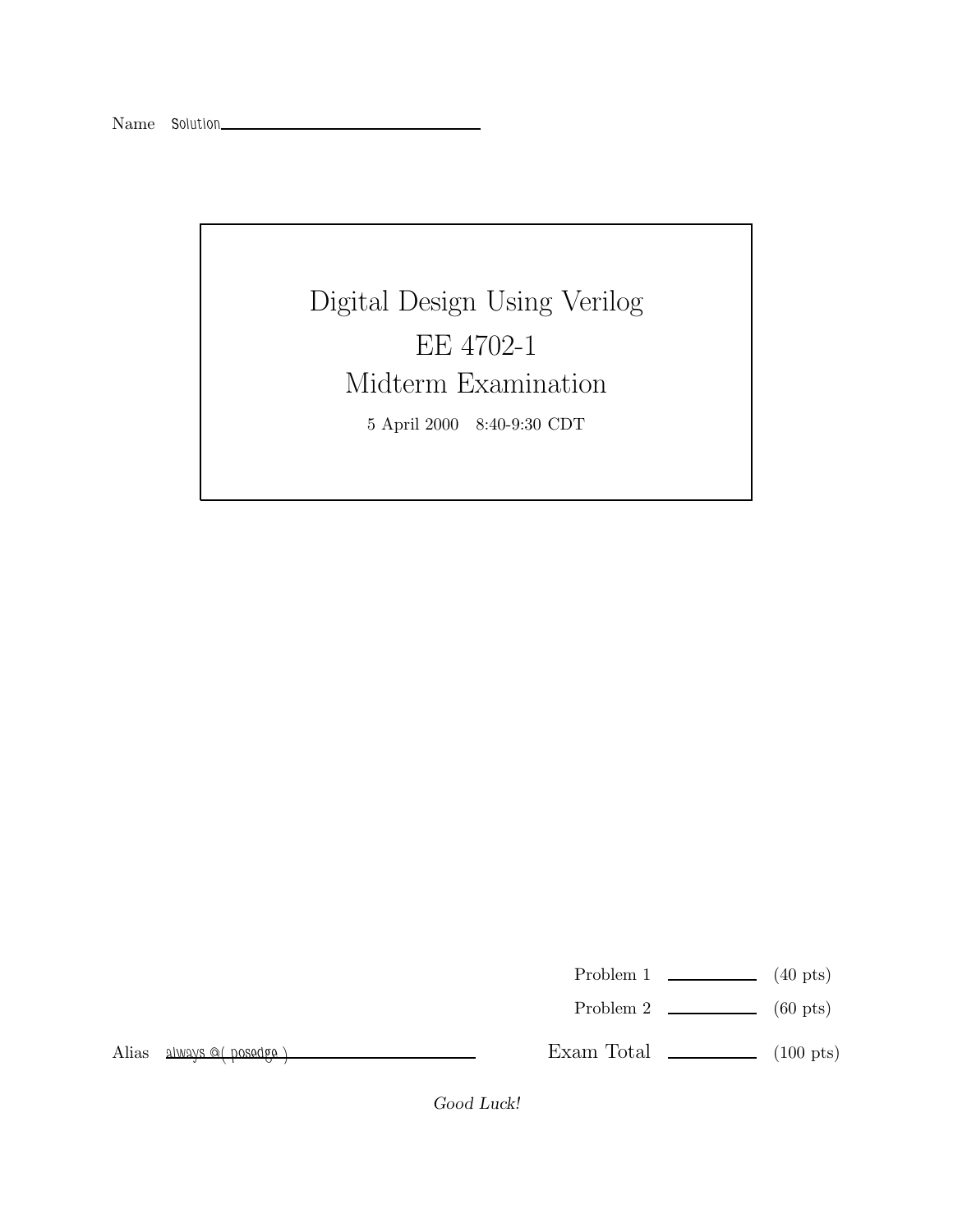Problem 1: Complete the Verilog description (below) of a FIFO-like module which has a 3-bit data input, in; a 7-bit output, out; 1-bit inputs inclk and outclk; and 1-bit outputs full and empty. The module operates like a FIFO (first in, first out) except that the width of the data input and output ports are different: it reads data 3 bits at a time (on a positive edge of inclk) and outputs 7 bits at a time (consisting of data from two input words plus one bit of a third). Unless the module has less than 3 bits of space left, on a positive edge of inclk the value on in is stored. The oldest 7 bits stored by the module always appear on output out. On a positive edge of outclk the oldest 7 bits are removed and the output displays the next 7 bits. Output full is 1 if the module cannot accept another 3 bits of input and is 0 otherwise; output empty is 1 if the module is empty and is 0 otherwise. Parameter storage is the total number of bits stored by the module. An example of the module operating is shown in the timing diagram below. (40 pts)



```
module width_change(out,full,empty,outclk,in,inclk);
   input outclk, in, inclk;
  output out, full, empty;
  parameter storage = 20;
  wire [6:0] out; // Can change to reg for solution.
  wire [2:0] in;
  wire inclk, outclk;
  wire full, empty; // Can change to reg for solution.
  reg [storage-1:0] sto; // Storage for data.
   integer amt; // Number of occupied bits in sto.
  // USE THE NEXT PAGE FOR THE SOLUTION.
endmodule // width_change
```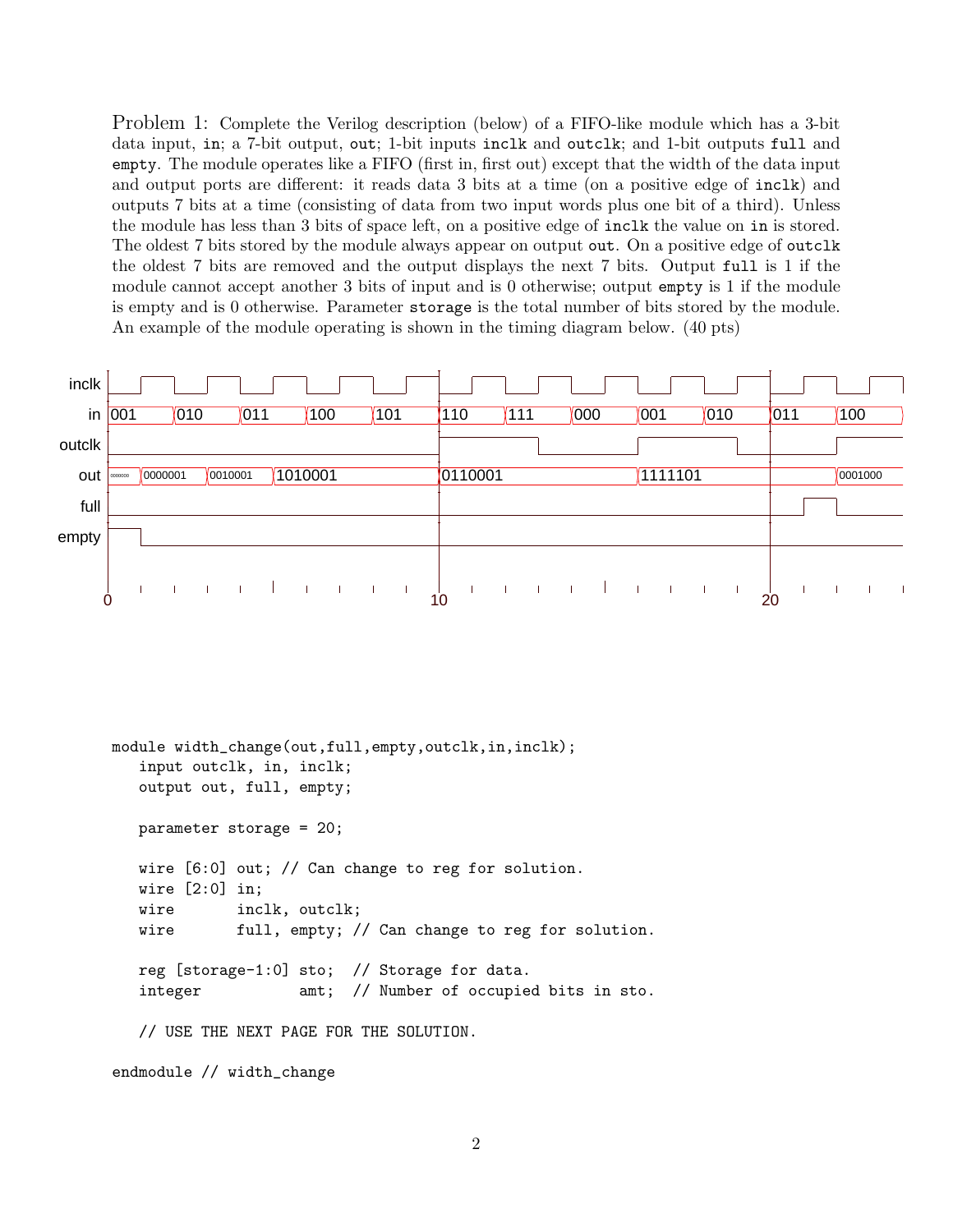```
inclk
    in 001   010   011   100  101   110   111    000   001    010   1001     1
outclk
  out 0000000 0000001 0010001 1010001 0110001 1111101 0001000
  full
empty
              \overline{\phantom{a}}\mathbf{I}\overline{\phantom{a}}0 \, 0 \, 10 \, 20 \, 20 \, 20 \, 20 \, 20 \, 20 \, 20 \, 20 \, 20 \, 20 \, 20 \, 20 \, 20 \, 20 \, 20 \, 20 \, 20 \, 20 \, 20 \, 20 \, 20 \, 20 \, 20 \, 20 \, 20 \,module width_change(out,full,empty,outclk,in,inclk);
          input outclk, in, inclk;
          output out, full, empty;
          parameter storage = 20;
          wire [6:0] out; // Can change to reg for solution.
          wire [2:0] in;
          wire inclk, outclk;
          wire full, empty; // Can change to reg for solution.
          reg [storage-1:0] sto; // Storage for data.
          integer amt; // Number of occupied bits in sto.
          // Solution goes here.
          initial begin \overline{a}mt = 0; sto = 0; end
          assign full = amt + 3 > storage;
          assign empty = amt === 0;
         assign out = sto[7-1:0];
          always @( posedge outclk )
            if(amt \geq 7) begin
               sto = sto >> 7;
               amt = amt - 7;
            end
         always @( posedge inclk )
            if( !full ) begin
               sto = sto | in \lt\lt amt;
               amt = amt + 3;end
```
Problem 1, continued: The diagram and code from the previous page are repeated below.

endmodule // width\_change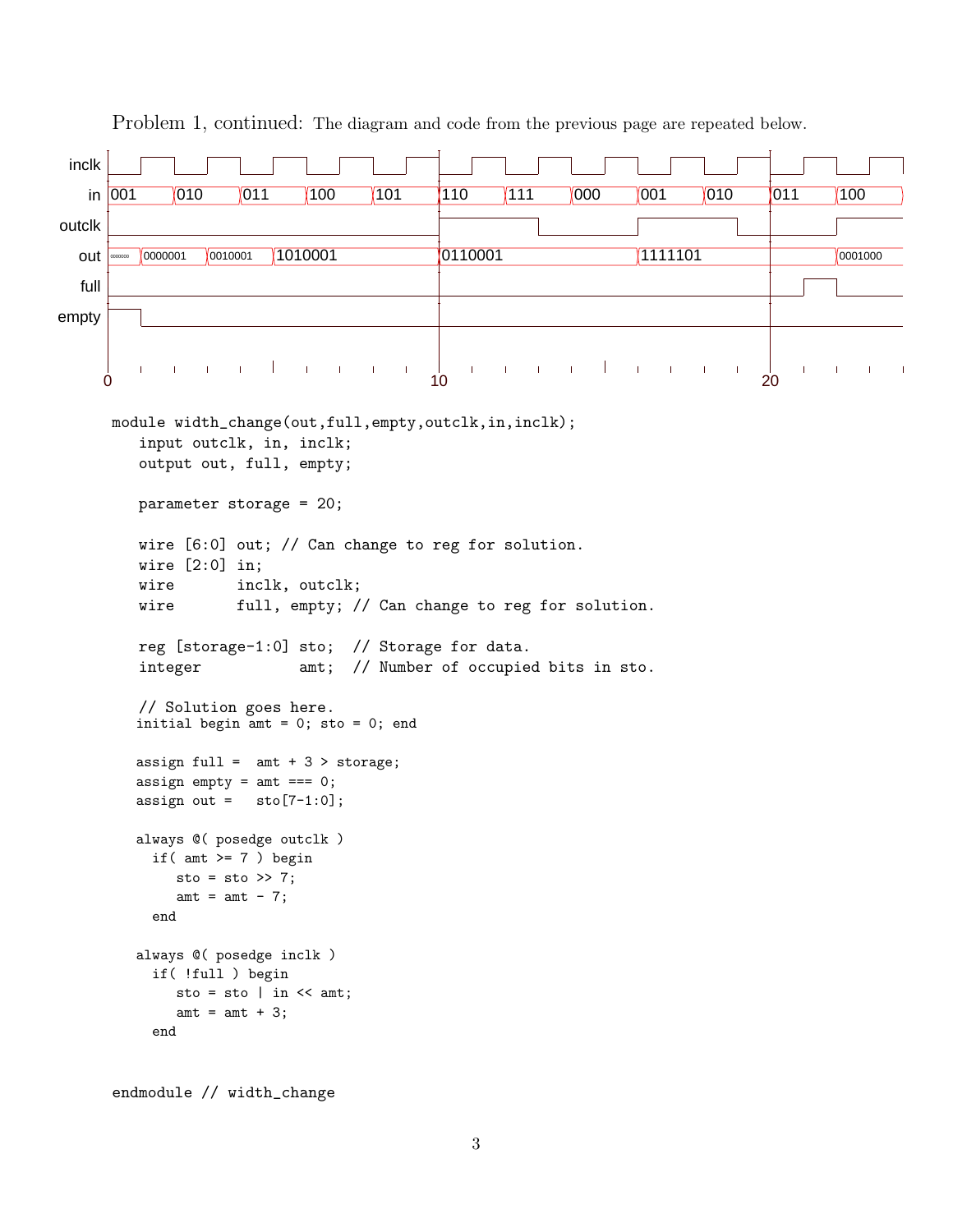Problem 2: Answer each question below.

(a) Describe something that a function can do (or be used for) that a task cannot. Describe something that a task can do (or be used for) that a function cannot. (10 pts)

*A function can be used in an expression (but a task cannot). A task can include delays, but a function cannot.*

(b) Convert the following behavioral code to **explicit** structural code. (10 pts)

```
module btos(x, a, b);
  input a, b;
  output x;
  wire a, b;
  reg x;
  always @( a or b ) if( a ) x = b; else x = b;endmodule // btos
```
*If you don't see the logical function performed, draw a truth table. The function,*  $x = \overline{a \oplus b}$ *, can be performed by a primitive gate (*xnor*), a solution consisting of several other gates realizing the same function would also receive full credit.*

```
module explicit(x, a, b);
  input a, b;
  output x;
  wire a, b;
  wire x; \frac{1}{2} // Wire, not reg.
  xnor (x,a,b);
```
endmodule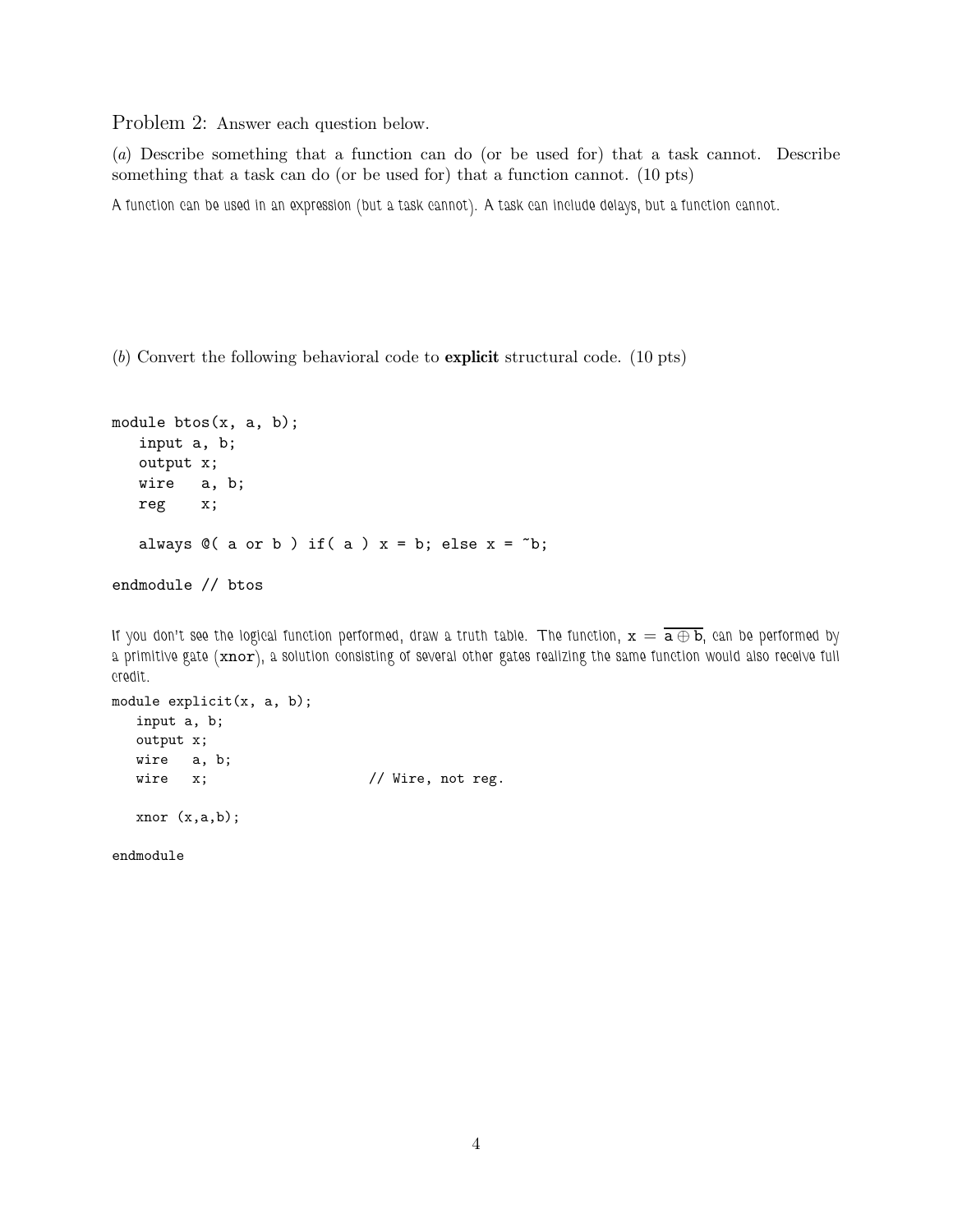(c) Show the changes (values and times) to a and b in the module below. (10 pts)

```
module assig();
   reg [15:0] a, b;
   initial
     begin
         a = 1;b = 2;#1;
         a \leq b;
         b \leq a;
        #1;
         a \leq b + 10;
         b \leq #5 \, b + 20;#1;
        b = #13;b \leq 4;b \leq 425;
        b \leq 4106;b = 7;#20;
     end
endmodule
```
*Note that* b = #1 3; *is a blocking assignment. The condition is evaluated immediately (since it's 3 here evaluation time doesn't matter) and the assignment is done after the delay. Following statements are executed after the assignment. The solution is plotted below.*

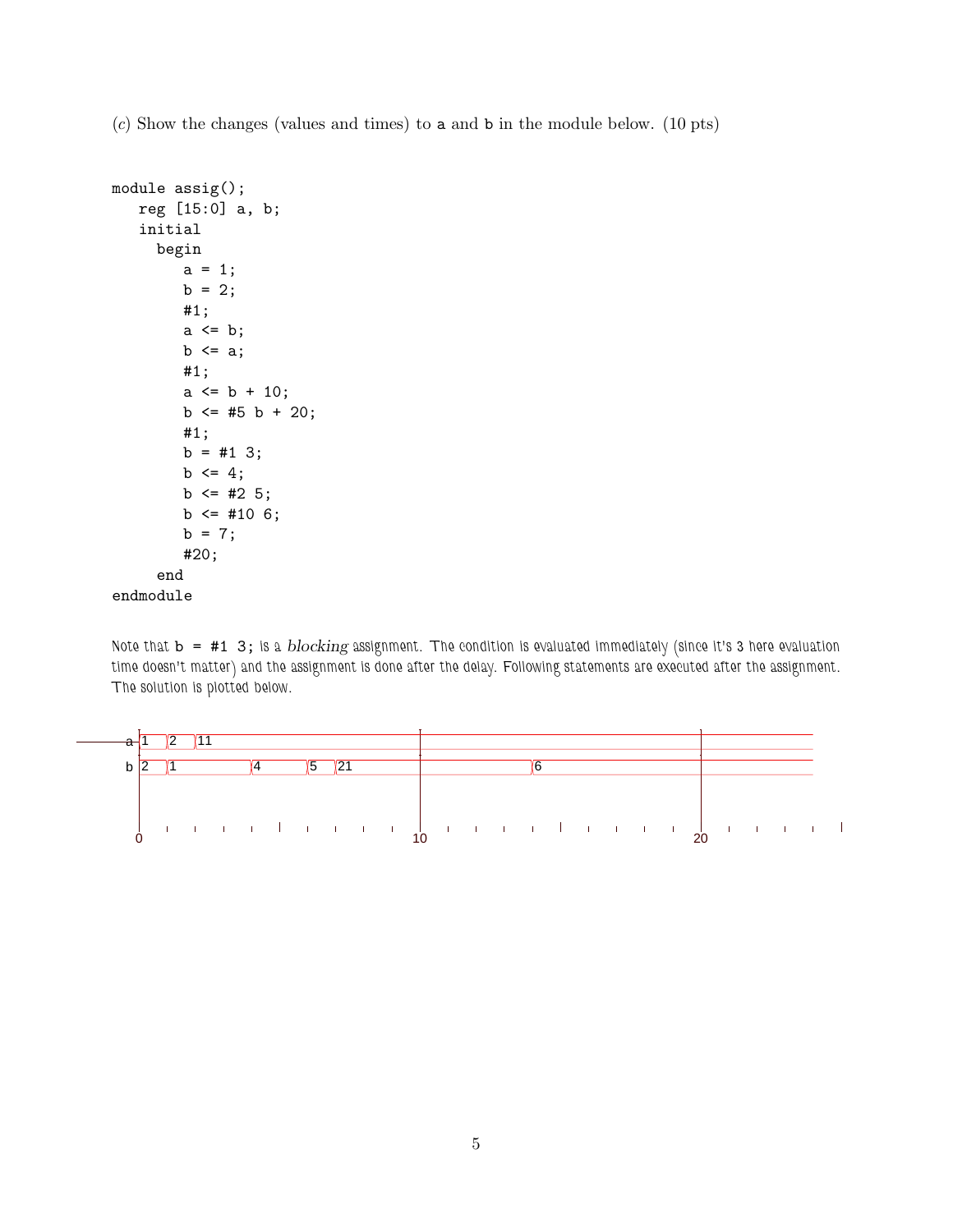(d) Show the changes (values and times) to x in the module below using the timing diagram provided. (10 pts)

```
module events1();
   wire a, b, c, d;
   reg [2:0] x;
   reg [3:0] i;
   assign \{d,c,b,a\} = i;
   initial begin
     i = 0;forever #10 i = i + 1;
   end
   always begin
      #15;
      @( a );
      x = 1;@( posedge a ) x = 2;
      @( a or b ) x = 3;Q(a | b | c | d) x = 4;wait( a \mid b) x = 5;
      wait(a) x = 6;
      wait(\inftya) x = 7;
   end // always begin
endmodule // events1
```
*An event control,* @( foo )*, delays execution until* foo *changes. A wait statement,* wait( foo )*, delays execution until* foo *is nonzero (or true).*

*The solution appears below.*

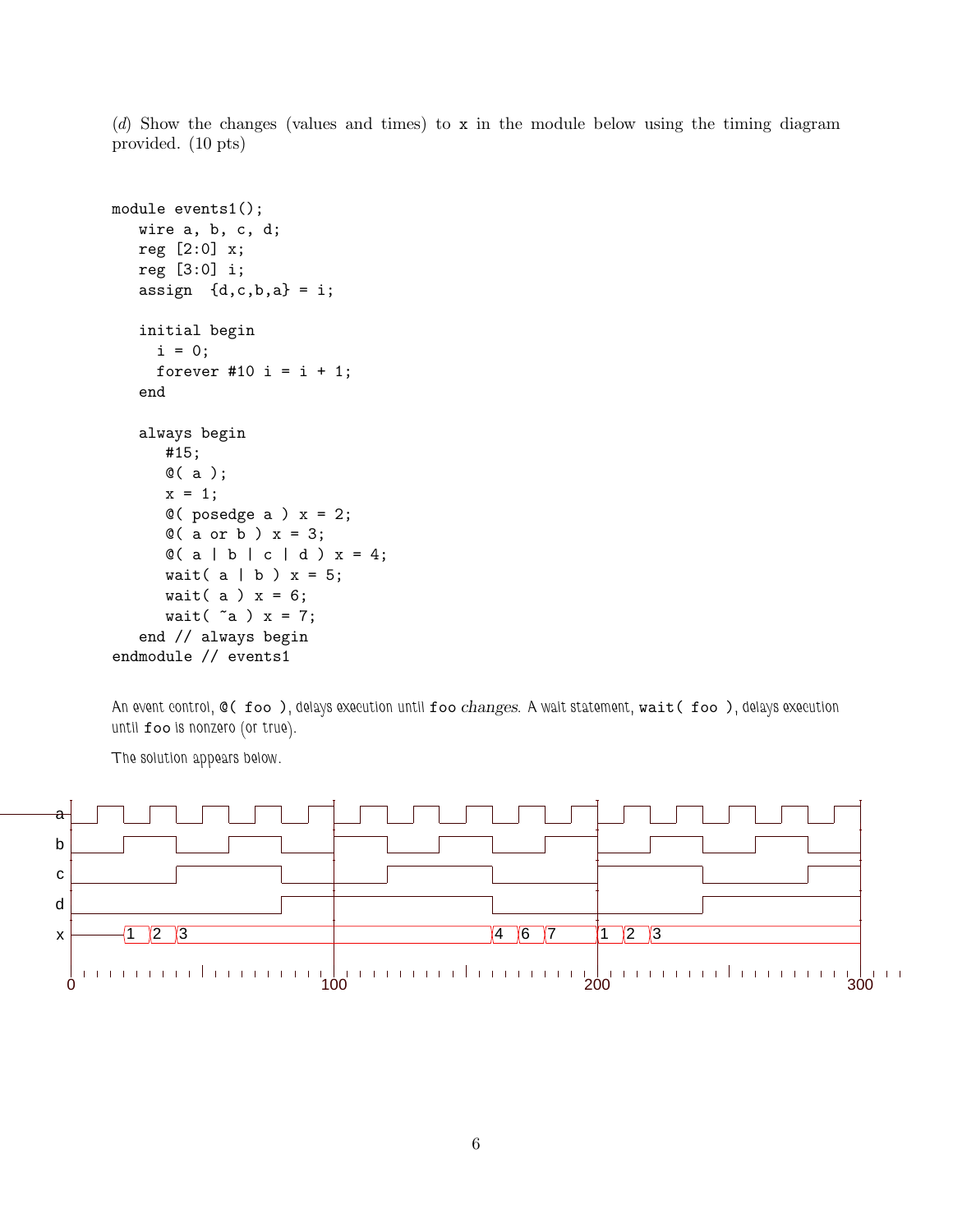(e) Show the changes (values and times) to aa in the module below. (10 pts)

```
module d();
  reg a;
  wire aa;
   and #(2,3) (aa,a,1);
   initial begin
      a = 0;# 10;
      a = 1;# 10;
      a = 0;# 10;
      a = 1;# 1;
      a = 0;# 10;
   end
endmodule // d
```

```
Solution:
```